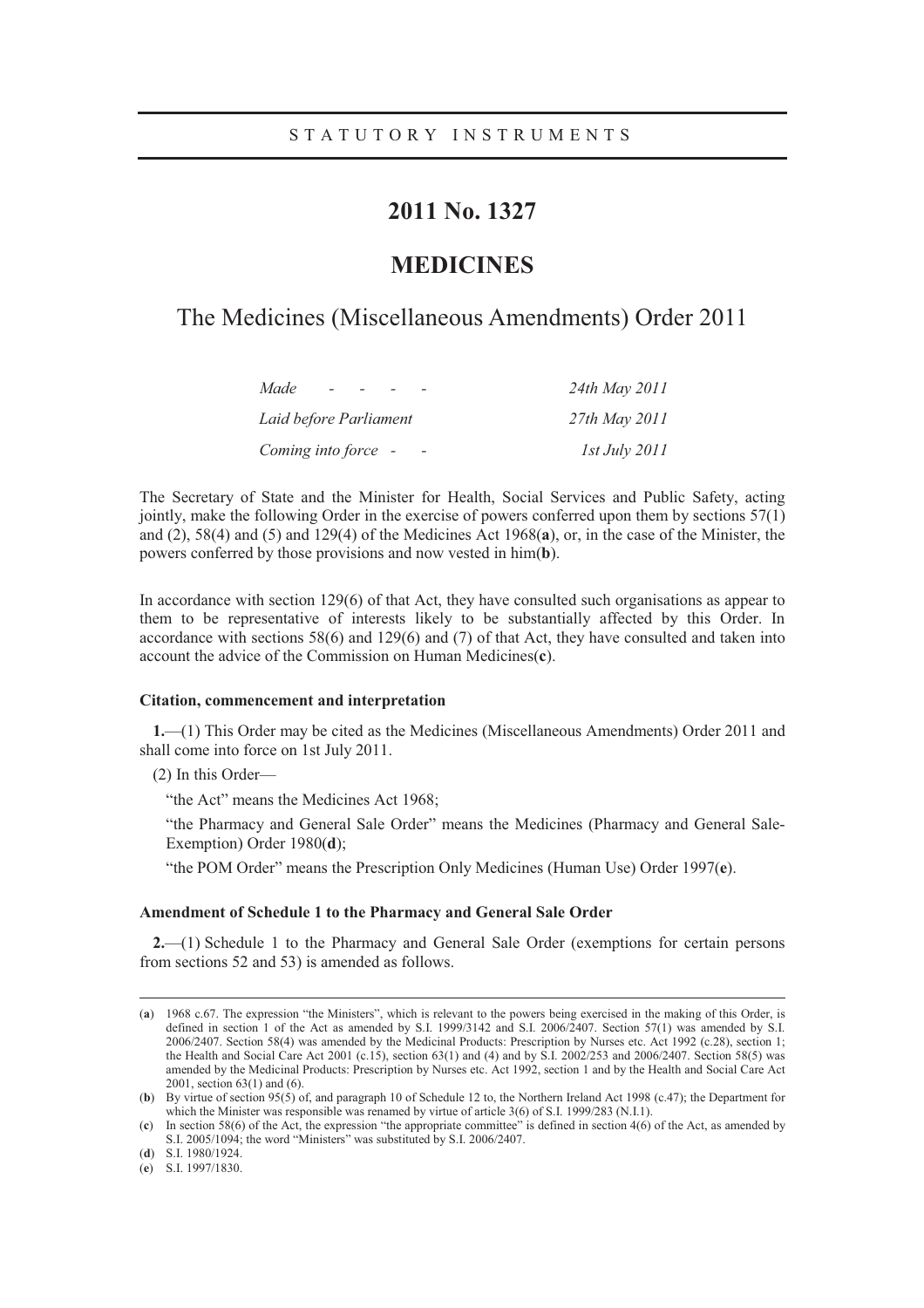- (2) In Part 1, item 1A(**a**)—
	- (a) in column 1, after "chiropodists" insert "and podiatrists";
	- (b) for sub-paragraph (a) in column 2, substitute the following—

"(a) The following prescription only medicines—

- (i) Amorolfine hydrochloride cream where the maximum strength of the Amorolfine in the cream does not exceed 0.25 per cent by weight in weight;
- (ii) Amorolfine hydrochloride lacquer where the maximum strength of Amorolfine in the lacquer does not exceed 5 per cent by weight in volume;
- (iii) Amoxicillin;
- (iv) Co-Codamol;
- (v) Co-dydramol 10/500 tablets;
- (vi) Codeine Phosphate;
- (vii) Erythromycin;
- (viii) Flucloxacillin;
- (ix) Silver Sulfadiazine;
- (x) Tioconazole 28%;
- (xi) Topical hydrocortisone where the maximum strength of the hydrocortisone in the medicinal product does not exceed 1 per cent by weight in weight; and";
- (c) for the entry in column 3, substitute—

"**1A.** The sale or supply shall be only in the course of their professional practice, and the medicinal product must have been made up for sale or supply in a container elsewhere than at the place at which it is sold or supplied.".

#### **Amendment of Schedule 5 to the POM Order**

**3.**—(1) Schedule 5 to the POM Order (exemption for certain persons from section 58(2) of the Act) is amended as follows.

(2) In Part 1 (exemption from restrictions on sale or supply)—

- (a) in item  $4(b)$ 
	- (i) in column 2, omit "Ergometrine maleate", "Lidocaine" and "Lidocaine Hydrochloride";
	- (ii) in column 3, omit the words after "professional practice";
- (b) in item 5(**c**)—
	- (i) for the entry in column 2 substitute—
	- "**5.** Items which are—
		- (a) prescription only medicines which are not for parenteral administration and which-
			- (i) are eye drops and are prescription only medicines by reason only that they contain not more than 0.5 per cent of Chloramphenicol, or
			- (ii) are eye ointments and are prescription only medicines by reason only that they contain not more than 1.0 per cent Chloramphenicol, or
			- (iii) are prescription only medicines by reason only that they contain any of the following substances—

 <sup>(</sup>**<sup>a</sup>**) Item 1A was inserted by S.I. 1998/107 and amended by S.I. 2006/2807.

<sup>(</sup>**b**) Relevant amending instruments are S.I. 1998/2081, 2010/1136.

<sup>(</sup>**c**) Item 5 was amended by S.I. 2005/765, 848, 1507.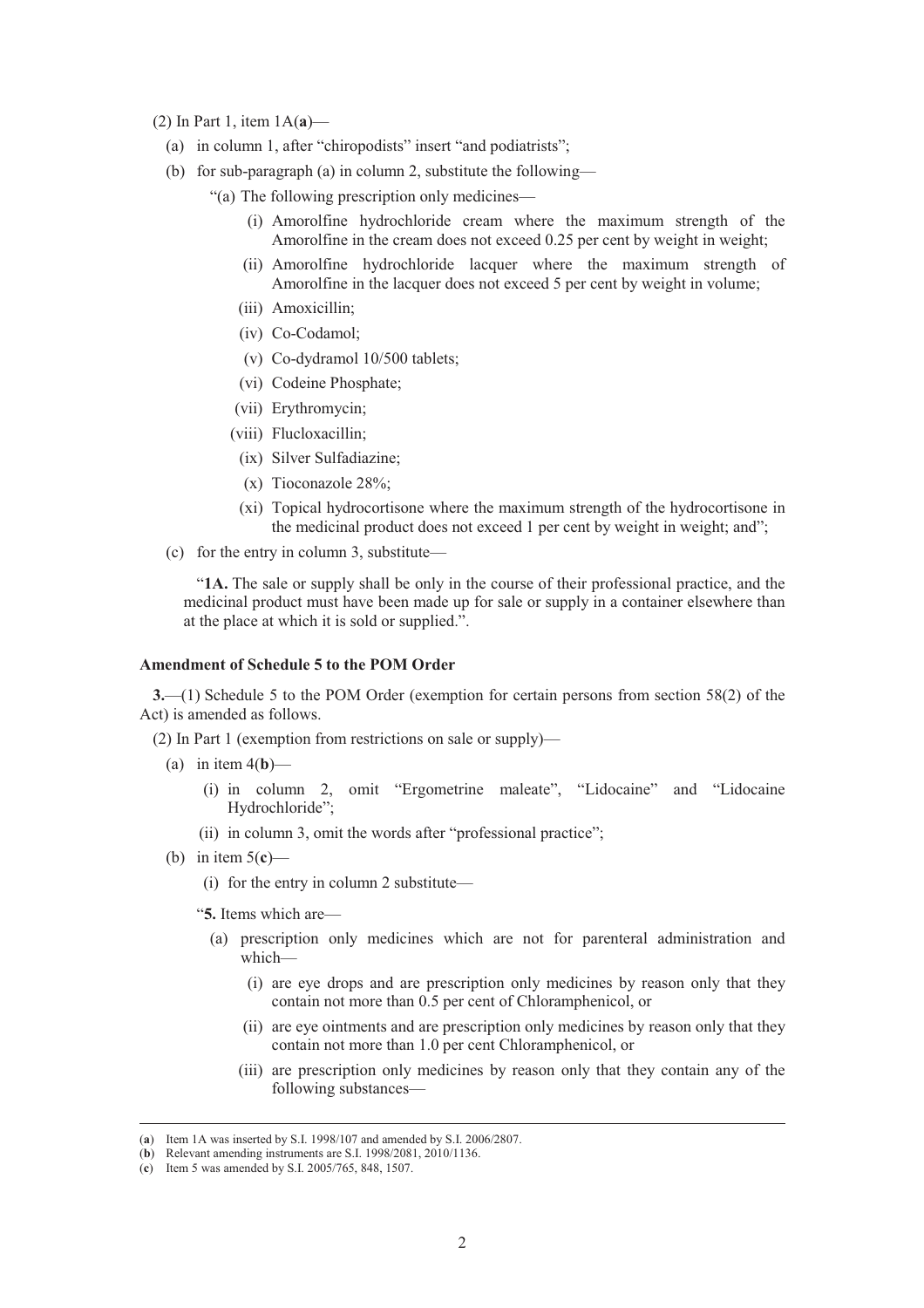- (aa) Cyclopentolate hydrochloride;
- (bb) Fusidic Acid;
- (cc) Tropicamide;
- (b) the following prescription only medicines—
	- (i) Amorolfine hydrochloride cream where the maximum strength of the Amorolfine in the cream does not exceed 0.25 per cent by weight in weight;
	- (ii) Amorolfine hydrochloride lacquer where the maximum strength of Amorolfine in lacquer does not exceed 5 per cent by weight in volume;
	- (iii) Amoxicillin;
	- (iv) Co-Codamol;
	- (v) Co-dydramol 10/500 tablets;
	- (vi) Codeine Phosphate;
	- (vii) Erythromycin;
	- (viii) Flucloxacillin;
	- (ix) Silver Sulfadiazine;
	- (x) Tioconazole 28%;
	- (xi) Topical hydrocortisone where the maximum strength of hydrocortisone in the medicinal product does not exceed 1 per cent by weight in weight.";
- (ii) for the entry in column 3 substitute—
- "**5.** The sale or supply shall be subject to the presentation of an order signed by—
	- (a) a registered optometrist for a medicine listed under item 5(a) in column 2;
	- (b) a registered chiropodist or podiatrist for a medicine listed under item 5(b) in column 2.";
- (c) in item 10(**a**)—
	- (i) in column 1, after "chiropodists" insert "or podiatrists";
	- (ii) for the entry in column 2, substitute—
	- "**10.** The following prescription only medicines—
		- (a) Amorolfine hydrochloride cream where the maximum strength of the Amorolfine in the cream does not exceed 0.25 per cent by weight in weight;
		- (b) Amorolfine hydrochloride lacquer where the maximum strength of Amorolfine in lacquer does not exceed 5 per cent by weight in volume:
		- (c) Amoxicillin;
		- (d) Co-Codamol;
		- (e) Co-dydramol 10/500 tablets;
		- (f) Codeine Phosphate;
		- (g) Erythromycin;
		- (h) Flucloxacillin;
		- (i) Silver Sulfadiazine;
		- (j) Tioconazole 28%;
		- (k) Topical hydrocortisone where the maximum strength of hydrocortisone in the medicinal product does not exceed 1 per cent by weight in weight.";
	- (iii) in column 3, omit the words after "professional practice".

 <sup>(</sup>**<sup>a</sup>**) Item 10 was inserted by S.I. 1998/108. Relevant amending instrument is S.I. 2006/2807.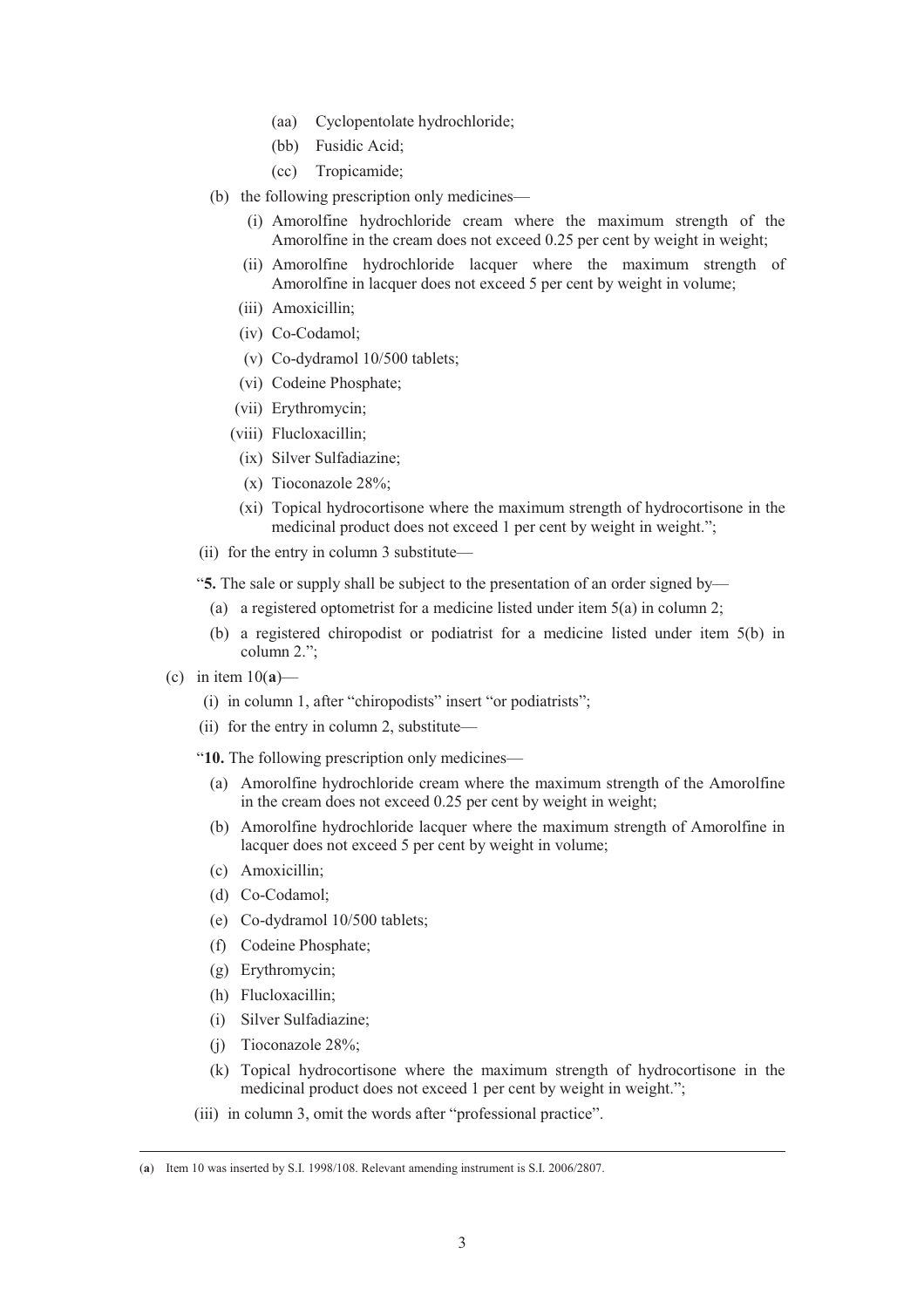- (3) In Part 3 (exemptions from restriction on administration)—
	- (a) in item  $1(a)$ 
		- (i) in column 1, after "chiropodists" insert "or podiatrists";
		- (ii) in column 2, omit ", as the sole active ingredient, not more than one of the following substances";
		- (iii) in column 3, after "practice" insert "and where the medicine includes a combination of substances listed under item 1 in column 2, those substances shall not be combined by the chiropodist or podiatrist";
	- (b) in item 2(**b**)—
		- (i) in column 1, after "midwives" insert "and student midwives";
		- (ii) in the list of substances in column 2—
			- (aa) for "cyclizine hydrochloride" substitute "cyclizine lactate";
			- (bb) omit "Haemaccel";
		- (iii) for the entry in column 3 substitute—
		- "**2.** The medicine shall—
			- (a) in the case of Lignocaine, Lignocaine hydrochloride and Promazine hydrochloride, be administered only while attending on a woman in childbirth, and
			- (b) where administration is—
				- (i) by a registered midwife, be administered in the course of their professional practice;
				- (ii) by a student midwife—
					- (aa) be administered under the direct supervision of a registered midwife; and

*Earl Howe* 

(bb) not include Diamorphine, Morphine or Pethidine hydrochloride.".

Signed by authority of the Secretary of State for Health.

| 19th May 2011 | 1.011 HOWE<br>Parliamentary Under-Secretary of State,<br>Department of Health |
|---------------|-------------------------------------------------------------------------------|
| 24th May 2011 | Edwin Poots<br>Minister for Health, Social Services and Public Safety         |

(**<sup>a</sup>**) Relevant amending instrument is S.I. 2006/2807.

<sup>(</sup>**b**) Relevant amending instrument is S.I. 2010/1136.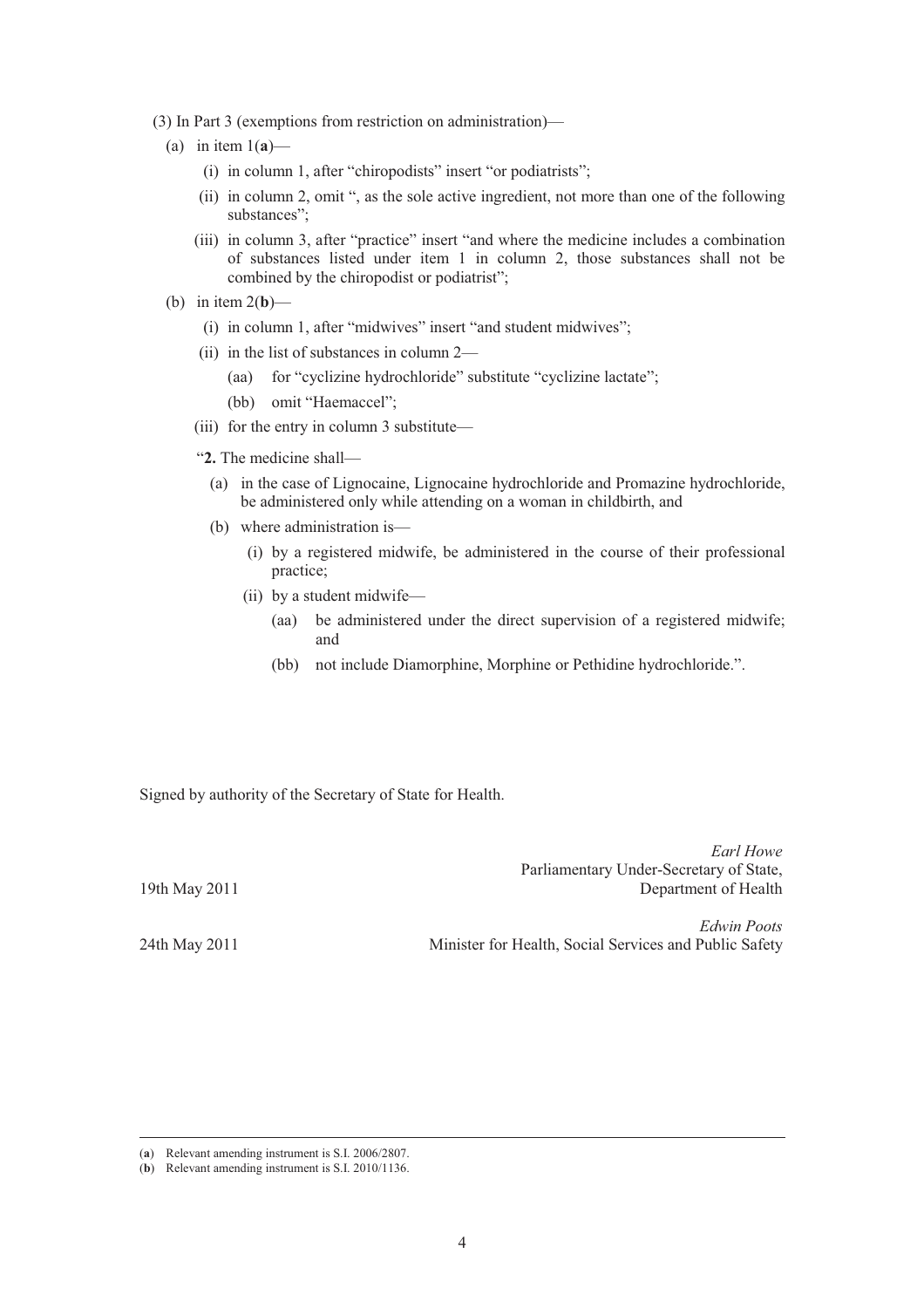#### **EXPLANATORY NOTE**

#### *(This note is not part of the Order)*

This Order makes amendments to—

- the Medicines (Pharmacy and General Sale-Exemption) Order 1980 ("the Pharmacy and General Sale Order") which provides for exemptions from sections 52 and 53 of the Medicines Act 1968 (restrictions on the sale and supply of medicinal products); and
- the Prescription Only Medicines (Human Use) Order 1997 ("the POM Order") which specifies the description and classes of medicines ("prescription only medicines") which may be sold or supplied only in accordance with the prescription of an "appropriate practitioner" and may be administered in accordance with the directions of such a practitioner.

Article 2 amends the Pharmacy and General Sale Order to update the range of medicines that may be sold or supplied by chiropodists and to enable podiatrists to sell and supply the same range of medicines.

Article 3 amends Parts 1 and 3 of Schedule 5 to the POM Order to—

- amend the range of medicines that registered midwives are able to sell or supply;
- provide that student midwives who are under the direct supervision of a registered midwife are able to administer certain medicines by injection;
- provide that persons lawfully conducting a pharmacy business are able to sell or supply a specified range of medicines on receipt of a signed order from a chiropodist or podiatrist;
- amend the range of prescription only medicines that may be sold, supplied or administered by chiropodists and podiatrists.

An Impact Assessment has not been prepared for this instrument as there is no impact on the private and voluntary sectors.

 $\mathcal{L}_\mathcal{L} = \mathcal{L}_\mathcal{L} = \mathcal{L}_\mathcal{L} = \mathcal{L}_\mathcal{L} = \mathcal{L}_\mathcal{L} = \mathcal{L}_\mathcal{L} = \mathcal{L}_\mathcal{L} = \mathcal{L}_\mathcal{L} = \mathcal{L}_\mathcal{L} = \mathcal{L}_\mathcal{L} = \mathcal{L}_\mathcal{L} = \mathcal{L}_\mathcal{L} = \mathcal{L}_\mathcal{L} = \mathcal{L}_\mathcal{L} = \mathcal{L}_\mathcal{L} = \mathcal{L}_\mathcal{L} = \mathcal{L}_\mathcal{L}$ 

 $©$  Crown copyright 2011

Printed and published in the UK by The Stationery Office Limited under the authority and superintendence of Carol Tullo, Controller of Her Majesty's Stationery Office and Queen's Printer of Acts of Parliament.